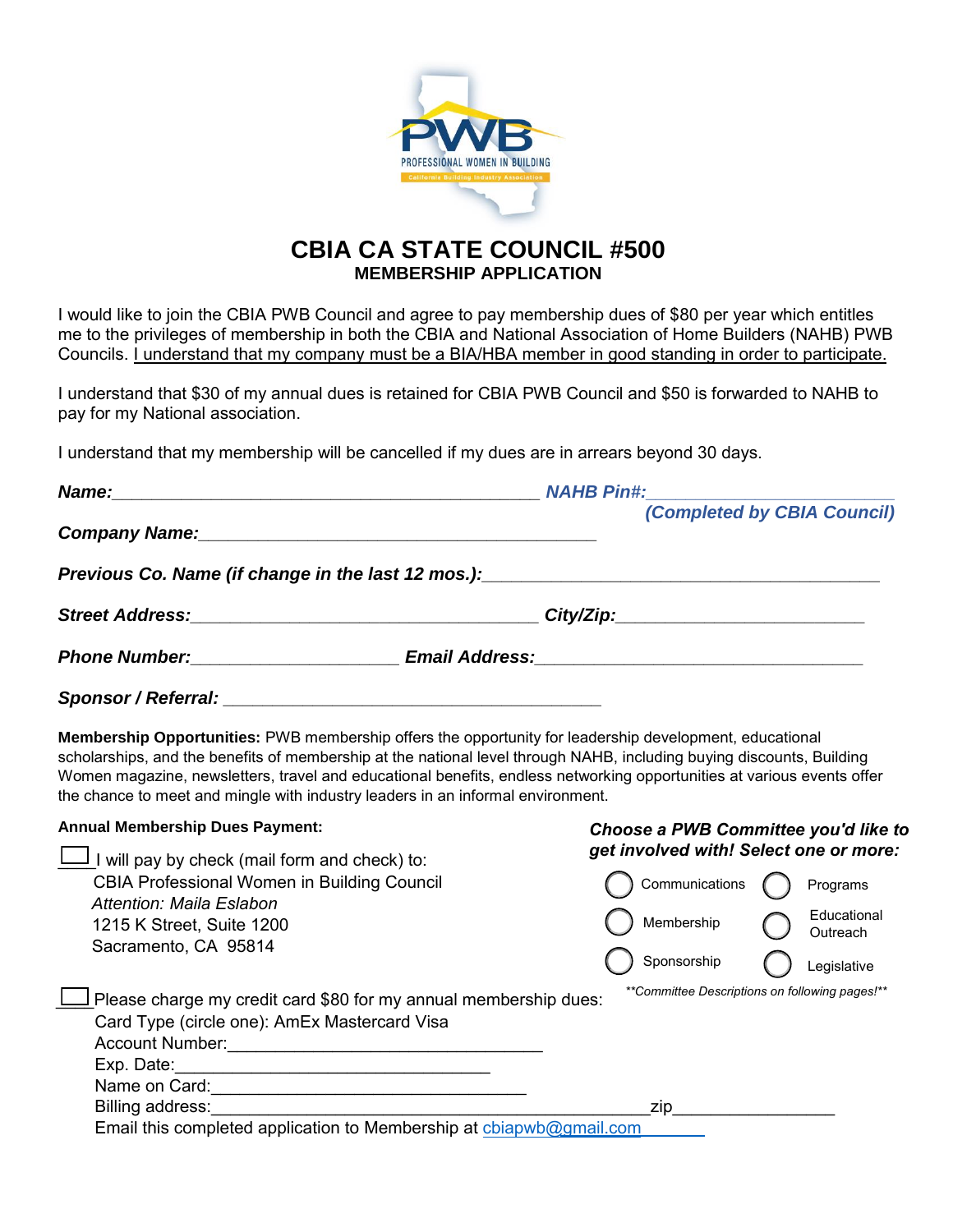

# **CBIA Professional Women in Building (PWB) 2020 Committee Descriptions**

## **Communications Committee**

Facilitates the internal and external communications announcing and advertising the council's programs and industry efforts by creating and distributing content through email blasts, social media posts and contributions to industry publications. The Communications Committee is responsible for updating and organizing the CBIA PWB webpage and social media pages and distributing the chapter-wide Quarterly Newsletter.

## **Membership Committee**

Develops and supports programs and recruitment strategies to stimulate membership growth and retention and provides suggestions for improvement. The Membership Committee ensures members are invoiced in a timely manner and facilitates dues sent to NAHB (national) PWB each month. This committee also monitors monthly membership reports received from NAHB and reviews records for accuracy, verifies cancellations, and follows up on delinquent members.

## **Programs Committee**

Determines council event topics and themes, hires keynote speakers, and organizes programs for member meetings, seminars, and other events. The Programs Committee is responsible for implementing the logistics and all planning-related aspects of the CBIA PWB Bruncheon at PCBC (Pacific Coast Builders Conference) each June, the Little Black Dress and Tie Social in October, and brainstorming new events to promote the council's activities and goals.